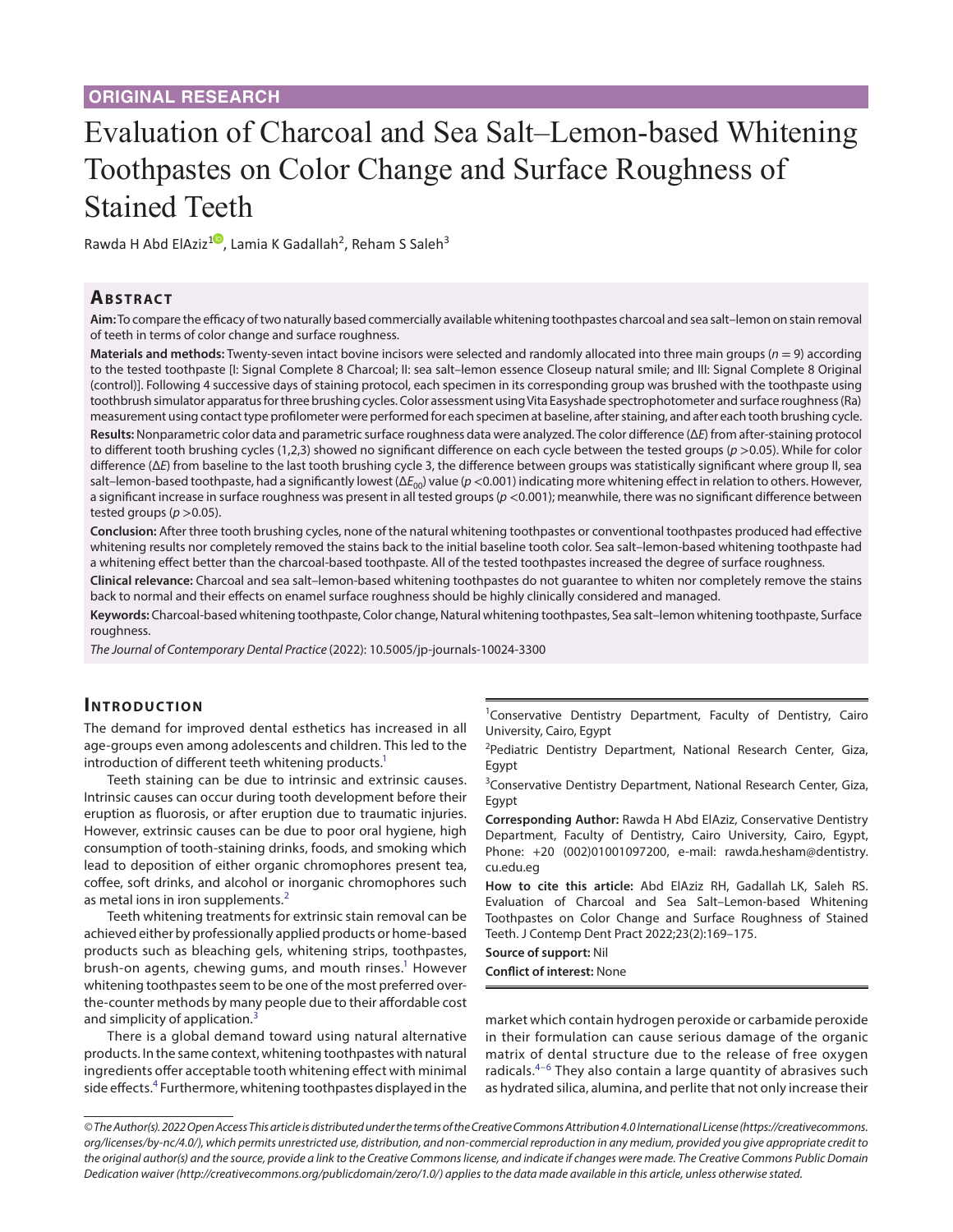| Group         | Material (brand names and manufacturer)                                           | Composition                                                                                                                                                                                                                                                                           |
|---------------|-----------------------------------------------------------------------------------|---------------------------------------------------------------------------------------------------------------------------------------------------------------------------------------------------------------------------------------------------------------------------------------|
|               | Signal Complete 8 Charcoal (Unilever<br>Mashreg, Egypt)                           | Charcoal powder, Hydrogenated starch hydrolysate, Water, Hydrated silica, PEG-32,<br>Zinc citrate, Sodium lauryl sulfate, Aroma, Cellulose gum, Sodium fluoride, Sodium<br>saccharin, Glycerin.                                                                                       |
| $\mathbf{II}$ | Sea salt and lemon essence.<br>Closeup natural smile (Unilever Mashreg,<br>Egypt) | Citrus lemon juice, Sodium chloride, Sorbitol, Water, Hydrated silica, Sodium lauryl<br>sulfate, PEG-32, Flavor, Cellulose gum, Sodium fluoride, Sodium saccharin, Mica,<br>Propylene glycol, Sodium sulfate, Sodium benzoate, Potassium sorbate, PEG-60,<br>Hydrogenated castor oil. |
| Ш             | Signal Complete 8 Original.<br>(Unilever Mashreg, Egypt)                          | Water, Hydrated silica, PEG-32, Zinc citrate, Sodium lauryl sulfate, Aroma, Cellulose<br>gum, Sodium fluoride, Sodium saccharin, Glycerin.                                                                                                                                            |

<span id="page-1-0"></span>**Table 1:** Brand names, manufacturers, and composition of the used toothpastes

ability to remove the stains in a mechanical way but also increase the degree of surface roughness.<sup>[5](#page-5-5),[6](#page-5-4)</sup>

Recently charcoal-based toothpastes which contain fine powder of activated charcoal-carbon have attracted the attention due to its ability to remove stain and whiten the tooth structure. This ability is attributed to the high porosity of activated charcoal which enables it to exchange ions through nanopores and adsorb pigments, stains, and chromophores from the tooth surface. Thus, charcoal-based toothpaste can produce an acceptable tooth whitening effect. $6-8$  $6-8$ 

Another naturally based whitening toothpastes that contain sea salt and lemon are introduced in the market nowadays.<sup>[4,](#page-5-3)9</sup> Their whitening effect can be attributed to the presence of calcium carbonate salt which in turn remove the extrinsic stains through mechanical abrasive action.[4](#page-5-3)

However, still there is no strong evidence regarding the efficacy of such newly introduced whitening toothpastes especially sea salt–lemon toothpaste, besides that color change and surface roughness are not widely studied together. In addition, only very few researches studied their efficacy of whitening on the previously heavily stained tooth structure.<sup>[6](#page-5-4)-[8](#page-5-6)</sup>

Thus, the aim of this *in vitro* study was to study the effect of charcoal- and sea salt–lemon-based whitening toothpaste on stain removal in terms of color change and teeth surface roughness compared to conventional toothpaste.

The null hypothesis assumed that (1) both charcoal- and sea salt–lemon-based whitening toothpastes would not lead to effective tooth whitening and have the same capability of stain removal after continuous cycles of tooth brushing. (2) They would not have a significant effect on the enamel surface roughness.

# **MATERIALS AND METHODS**

We followed the ethical regulations of the National Research Centre (NRC) for conducting experiments on extracted bovine teeth, Approval number: 1433042022.

## **Study Design**

This was a randomized, double-blinded, controlled, *in vitro* study. The sample size was calculated based on the primary outcome; the mean difference in the color change in a previous study<sup>[4](#page-5-3)</sup> resulted in that the present study; it was needed to study nine experimental samples to be able to reject the null hypothesis with probability (power) 0.8 and type I error probability was 0.05 using PS software version 3.1.6.

#### **Specimens' Preparation**

Twenty-seven intact bovine incisors were selected for the study. The teeth were thoroughly washed under running tap water, scaled, and stored in distilled water until required. The root of each tooth was sectioned at the level of the cemento-enamel junction, and the crown was embedded in a mold of transparent acrylic resin with the labial surface exposed which was wet polished with both 600 and 1,200 grit silicon papers.<sup>7</sup>

#### **Staining Protocol**

The staining solution was prepared by immersion of 10 packets of black tea (Lipton yellow label tea bag, Unilever Mashreq Co., Alexandria, Egypt) in 500 mL of boiling water. The specimens were immersed in this solution for about 18 hours per day then they were left dry for 6 hours. Then this procedure was repeated for four successive days. A new staining solution was prepared each day.<sup>[7](#page-5-7)</sup>

#### **Experimental Design**

The stained specimens were randomly allocated using simple randomization method into three groups ( $n = 9$  each) according to the three tested commercially available toothpastes from Unilever Mashreq Co., Alexandria, Egypt. Group I: Signal Complete 8 Charcoal; Group II: Sea salt–lemon essence Closeup natural smile; and Group III, the control group, Signal Complete 8 Original with 10 μm mean particle size of the abrasive fillers. The ingredients of the three tested toothpastes are nearly similar except major difference from the control Signal Complete 8 Original toothpaste that Signal Complete 8 Charcoal is based on the addition of active ingredients: charcoal powder and hydrogenated starch hydrolysate to the tooth paste while citrus lemon juice and sodium chloride are added to sea salt–lemon essence Closeup natural smile. The full ingredients of all used toothpastes are represented in [Table 1](#page-1-0). The examiners who recorded both outcomes as well as the statisticians were blinded to groups' allocation (Fig. 1).

## **Tooth Brushing Protocol (Stain Removal)**

Each specimen in its corresponding group was brushed using a custom-made tooth brushing simulator. The simulated tooth brushing process was achieved according to ISO/TS 14569-1 specifications which guide testing of wear by toothbrushing.<sup>10</sup> The apparatus composed of a powered soft toothbrush head (Oral B Classic – Procter & Gamble, USA) mounted to a fixed apparatus accomplishing with horizontal movements and applied load 250  $gm/cm<sup>2,11</sup>$  Each specimen was subjected to three brushing cycles. First, 1,120 cycles which were equivalent to 4 weeks of tooth brushing while the second round was 2,240 cycles equivalent to

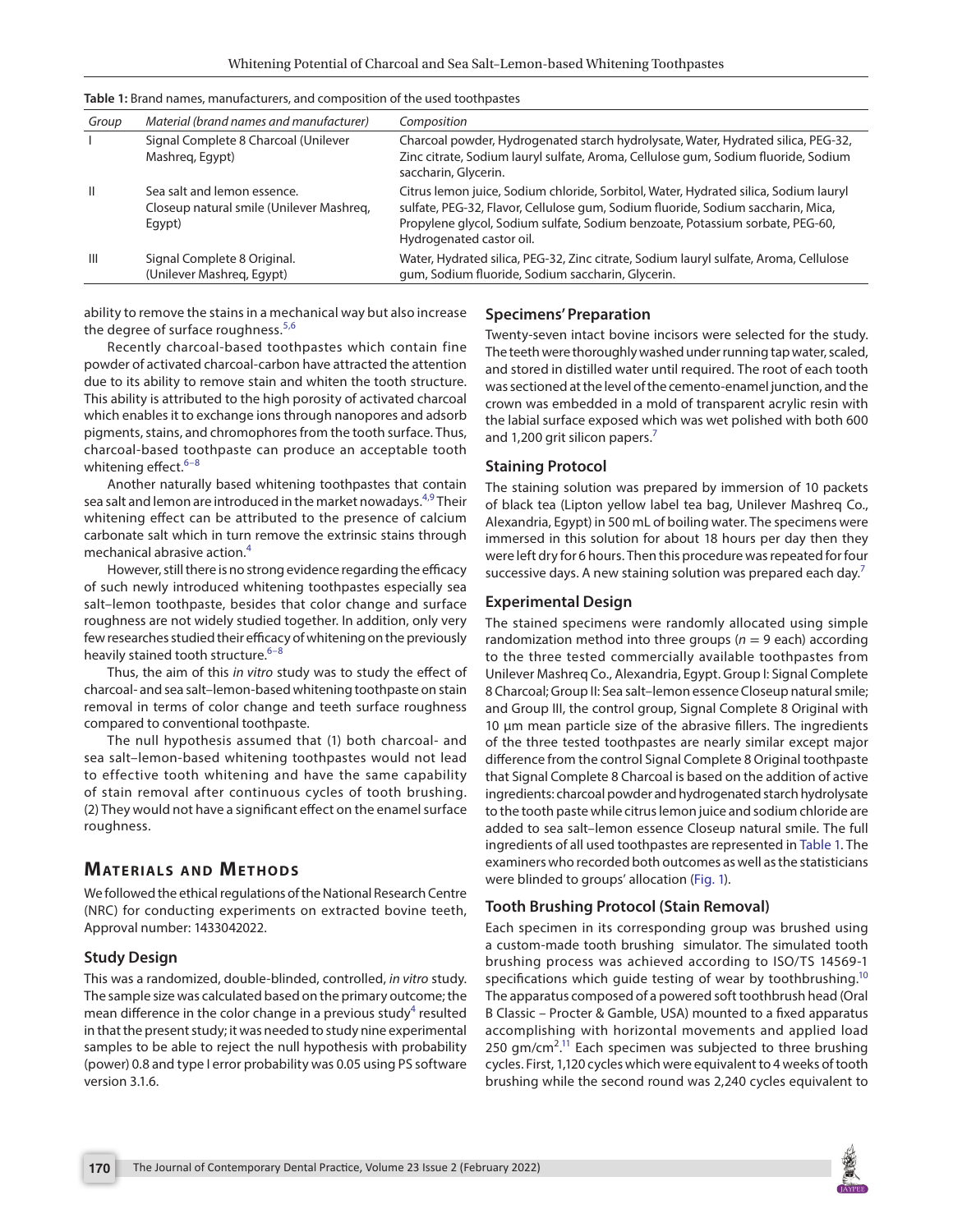

**Figs 1A to E:** Representative photo showing (A) Baseline normal color after polishing; (B) After staining protocol; (C) After the third cycle of tooth brushing with charcoal; (D) After the third cycle of tooth brushing with sea salt–lemon; (E) After the third cycle of tooth brushing with Signal Complete 8 Original (control)

#### <span id="page-2-0"></span>**Table 2:** Inter- and intragroup comparisons of color change (Δ*E*)

|                                       | Color change ( $\Delta E$ ) (Mean $\pm$ SD) |                               |                              |         |
|---------------------------------------|---------------------------------------------|-------------------------------|------------------------------|---------|
| <i>Difference</i>                     | Group I (charcoal)                          | Group II (sea salt-lemon)     | Group III (conventional)     | p value |
| After staining-after brushing cycle 1 | $9.96 \pm 4.83^{Ab}$                        | $12.09 + 5.55$ <sup>Abc</sup> | $12.26 + 5.58$ <sup>Aa</sup> | 0.602   |
| After staining-after brushing cycle 2 | $10.61 \pm 5.79$ <sup>Ab</sup>              | $13.46 + 6.65^{Ab}$           | $13.09 + 5.36$ <sup>Aa</sup> | 0.389   |
| After staining-after brushing cycle 3 | $14.90 + 6.51^{Aa}$                         | $20.44 + 7.11^{Aa}$           | $14.40 + 6.50$ <sup>Aa</sup> | 0.153   |
| Baseline-after brushing cycle 3       | $17.92 \pm 6.28$ <sup>Aa</sup>              | $8.03 \pm 4.50^{BC}$          | $17.87 + 4.44^{Aa}$          | < 0.001 |
| p value                               | $< 0.001$ <sup>*</sup>                      | < 0.001                       | 0.359                        |         |

Means with different upper and lowercase superscript letters within the same horizontal row and vertical column respectively are significantly different, \* significant (*p* <0.05)

8 weeks use and 3,360 cycles equivalent to 12 weeks. One new brush was used for every nine specimens with a slurry ratio of 2:1 (distilled water: toothpaste). After each brushing cycle, the specimens were washed under running water, and stored in artificial saliva, which was composed of 1.5 mM Ca, 0.9 mM P, 0.05 µg F/mL,150 mM KCL, and 0.1 M Tris buffer, pH of 7.0.<sup>12</sup> Then both color change and surface roughness were recorded for each specimen; before staining procedures (baseline), after staining procedures, and after continuous tooth brushing cycles (cycle 1,2,3).

#### **Color Change Determination**

Vita Easyshade spectrophotometer (Vita-Zahnfabrik, Germany) was used to record color change under standardized measuring conditions against a white background.<sup>[8](#page-5-6)</sup> It was automatically set to be frequently calibrated before measuring each specimen. Teeth were slightly wet before each measurement to avoid optical changes that may occur due to dehydration. Data were expressed in CIE (Commission Internationale de L'Eclairage) L<sup>\*</sup> a<sup>\*</sup> b. Three readings from the middle part of the middle one-third of the labial surface of each specimen were recorded and the mean measurement was calculated. Color difference (ΔE<sup>\*</sup><sub>00</sub>) values were calculated using the following formula CIEDE2000 for each specimen:<sup>13</sup>

$$
\Delta E_{00}(L^*_{1}, a^*_{1}, b^*_{1}; L^*_{2}, a^*_{2}, b^*_{2}) = \Delta E^{12}_{00} = \Delta E_{00}.
$$

The L<sup>\*</sup> value represents the lightness of an object where the value of zero equals a perfect black while the value of 100 represents a perfect reflecting diffuser. The  $a^*$  value is a degree of redness of the color (positive  $a^*$ ;  $+80$ ) or its greenness (negative  $a^*$ ; –80). Finally, the  $b^*$  value counts for the degree of yellowness (positive *b*\* ; +80) or its blueness (negative *b*\* ; −80). The smaller the  $\Delta E_{00}$ , the lower the color change between the initial color measurement and the final color of the tooth. The perceptibility threshold (Δ*E*<sub>00</sub>) was 0.8 whereas the 50:50% acceptability threshold ( $\Delta E_{00}$ ) was 1.8.<sup>14</sup>

#### **Surface Roughness (Ra) Measurement**

The surface roughness (Ra) of each specimen was measured using a contact-type profilometer with a stylus (SJ-210 surface roughness tester, Multiyoyo, Japan).<sup>[6](#page-5-4),[8](#page-5-6)</sup> Each specimen was fitted inside the specimen holder with the surface to be measured placed in a horizontal direction, then the specimen holder moved in a vertical direction up to the specimen surface just touching the stylus. Device calibration was done using the standard calibration specimen before use.

Testing parameters were as follows: measuring distance was 8 mm at speed 0.5 mm/s, returning 1 mm/s, and force 0.75 mN. The Stylus profile tip radius was 2 microns, tip angle 60°, and evaluation parameter (Ra) values were expressed in microns. Three readings were recorded for each specimen at a distance of 500 microns each.

#### **Statistical Analysis**

Numerical data were presented as mean and standard deviation (SD) values. Shapiro–Wilk's test was used to test for normality. The significance level was set at *p* <0.05 within all tests. Statistical analysis was performed with *R* statistical analysis software version 4.1.2 for Windows.<sup>15</sup> Color change data showed nonparametric distribution, so they were analyzed using Kruskal–Wallis test followed by Dunn's *post-hoc* test with Bonferroni correction for intergroup comparisons and Friedman's test followed by Nemenyi *post-hoc* test for intragroup comparisons. Surface roughness data were normally distributed so they were analyzed using one-way ANOVA followed by Tukey's *post-hoc* test for intergroup comparisons and repeated measures ANOVA followed by Bonferroni *post-hoc* test for intragroup comparisons.

## **Re s u lts**

#### **Color Change (Δ***E***)**

Results of inter- and intragroup comparisons of color change, presented in [Table 2](#page-2-0) and in [Figures 2](#page-3-0) and [3,](#page-4-0) showed that the color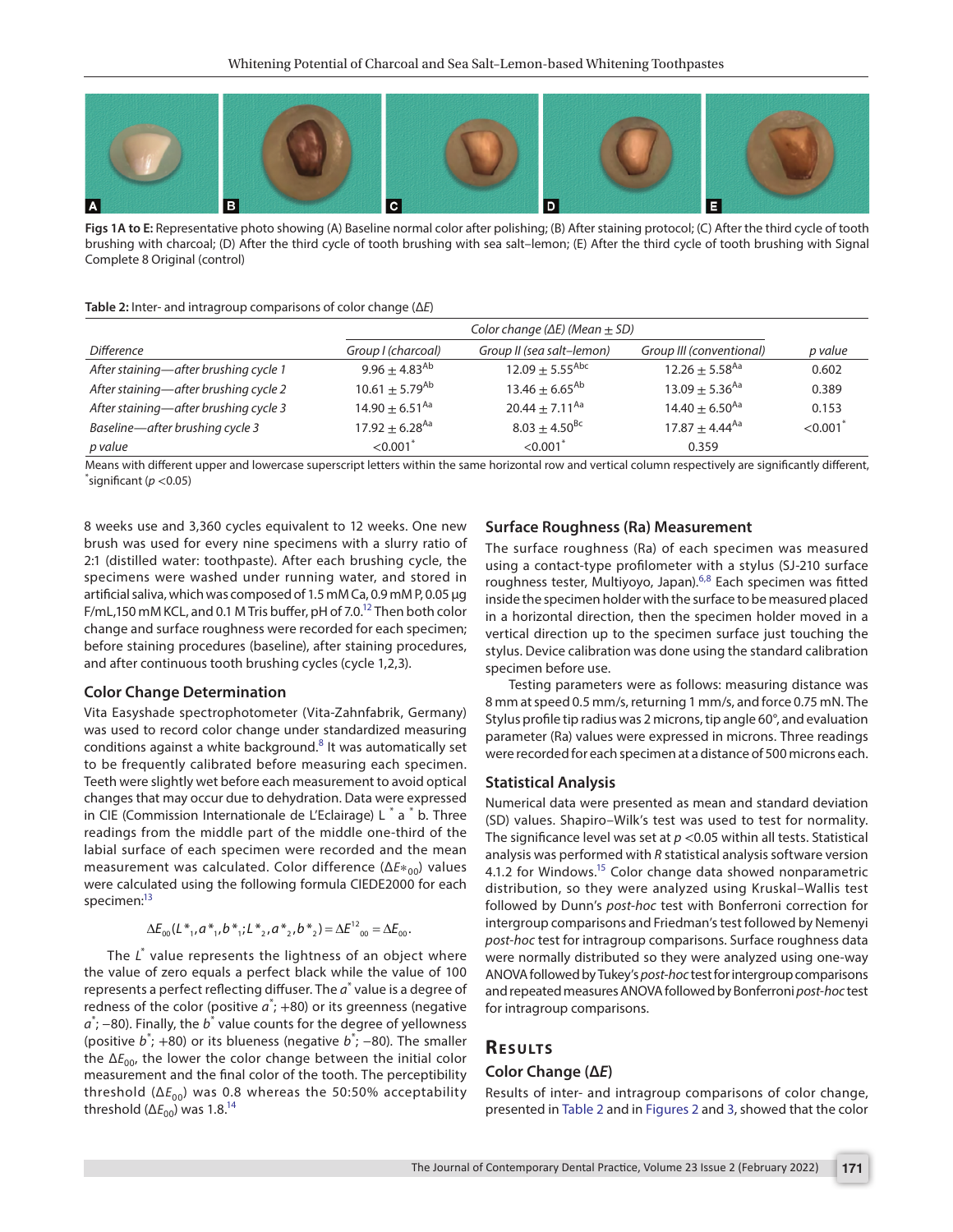

**Fig 2:** Bar chart showing average color change in different intervals for each group



<span id="page-3-0"></span>**Fig. 3:** Bar chart showing average color change in different groups

difference (Δ*E*) from after-staining protocol to different tooth brushing cycles (1,2,3) had no significant difference on each cycle between the tested groups (*p*>0.05). While for the color difference (Δ*E*) from baseline to the last tooth brushing cycle 3, the difference between groups was statistically significant (*p* <0.001) where group II sea salt–lemon toothpaste had a significantly lowest (Δ $E_{00}$ ) value among the other groups (*p*<0.001) indicating more whitening effect in relation to the others.

For group I charcoal-based toothpaste, there was a significant difference in color change between different intervals with values measured from baseline to the third tooth brushing cycle and from after staining to the third tooth brushing cycle being significantly higher than values measured at other intervals (*p* <0.001). While for group II, sea salt–lemon toothpaste, the difference in color change was statistically significant with values measured from afterstaining to the third tooth brushing cycle were significantly higher than values measured at other intervals (*p* <0.001). In addition, the showed values measured from after-staining to the second tooth brushing cycle were significantly higher than values measured from baseline to the third tooth brushing cycle (*p* <0.001). For group III, the control, Signal Complete 8 original toothpaste, there was no

significant difference in color change between values measured at different intervals ( $p = 0.359$ ).

#### **Surface Roughness (Ra)**

Results of inter- and intragroup comparisons of surface roughness presented in [Table 3](#page-4-1) and in [Figures 4](#page-4-2) and 5 showed that for different intervals, there was no significant difference between tested groups  $(p > 0.05)$ . While each of the tested groups showed a significant difference in surface roughness between different intervals.

For group I charcoal-based toothpaste, there was a significant difference between different intervals with values measured at different intervals being significantly different from each other (*p* <0.001). While group II, sea salt–lemon-based toothpaste, the difference was statistically significant with the values measured after the third tooth brushing cycle that were significantly higher than values measured at the baseline and after the first tooth brushing cycle (*p*<0.001). For group III, the control, Signal Complete 8 conventional toothpaste, the difference was statistically significant with values measured at the baseline, after the second and third tooth brushing cycles being significantly different from each other (*p* <0.001). Based on these results, all the tested toothpastes increased the degree of surface roughness by increasing the number of tooth brushing cycles.

## **Discussion**

The current study aimed to detect the whitening effect of two different natural whitening toothpastes after intense staining protocol and to evaluate the alterations of enamel surface after different tooth brushing cycles in comparison to regular toothpaste.

A bovine teeth model was utilized as they were more available than human teeth with larger and flatter surfaces meanwhile it was stated that the chemical structure and physical properties of the bovine teeth are comparable to those of human teeth. $4,7$  $4,7$  $4,7$  In addition, a severe staining protocol was carried out by using hot black tea solution cycles followed by dryness periods. Black tea is consumed by a large population and has a marked staining effect on tooth structure due to the presence of tannic acid and its high temperature.<sup>7</sup>

Despite the availability of different whitening toothpastes in the market, only a limited number of research studies have been conducted to investigate the efficacy of stain removal of such commercially available natural-based whitening toothpastes and their impact on the hard tooth structure. $6-8$  $6-8$  $6-8$ 

The Vita Easyshade spectrophotometer was selected for this study to detect color change due to its precision, strong data consistency, and repeatability.<sup>16[,17](#page-6-6)</sup> Mehrgan et al.<sup>[3](#page-5-2)</sup> stated that the spectrophotometer can detect small values of Δ*E* which cannot be noticed by naked eye. In addition, the review article carried out by Basson et al.<sup>18</sup> stated that the numerical measurements of the spectrophotometer and the quantification of colors in a threedimensional color space were the cause of its improved accuracy. The CIEDE 2000 color difference formula (ΔE<sub>00</sub>) was applied in this study because it could create a single-number shade pass/fail calculation for evaluating minor to medium color discrepancies being more sensitive than the old CIE I  $^*$  a  $^*$  b formula.<sup>14</sup>

The abrasion of enamel or dentin by toothpastes was thought to be depending on two factors: the toothpaste's abrasive ingredients like silica particles and the toothbrush's hair hardness. To reduce the toothbrush abrasiveness, "soft" hair hardness was used in this study. $8$  It is worth to mention that the amount, size,

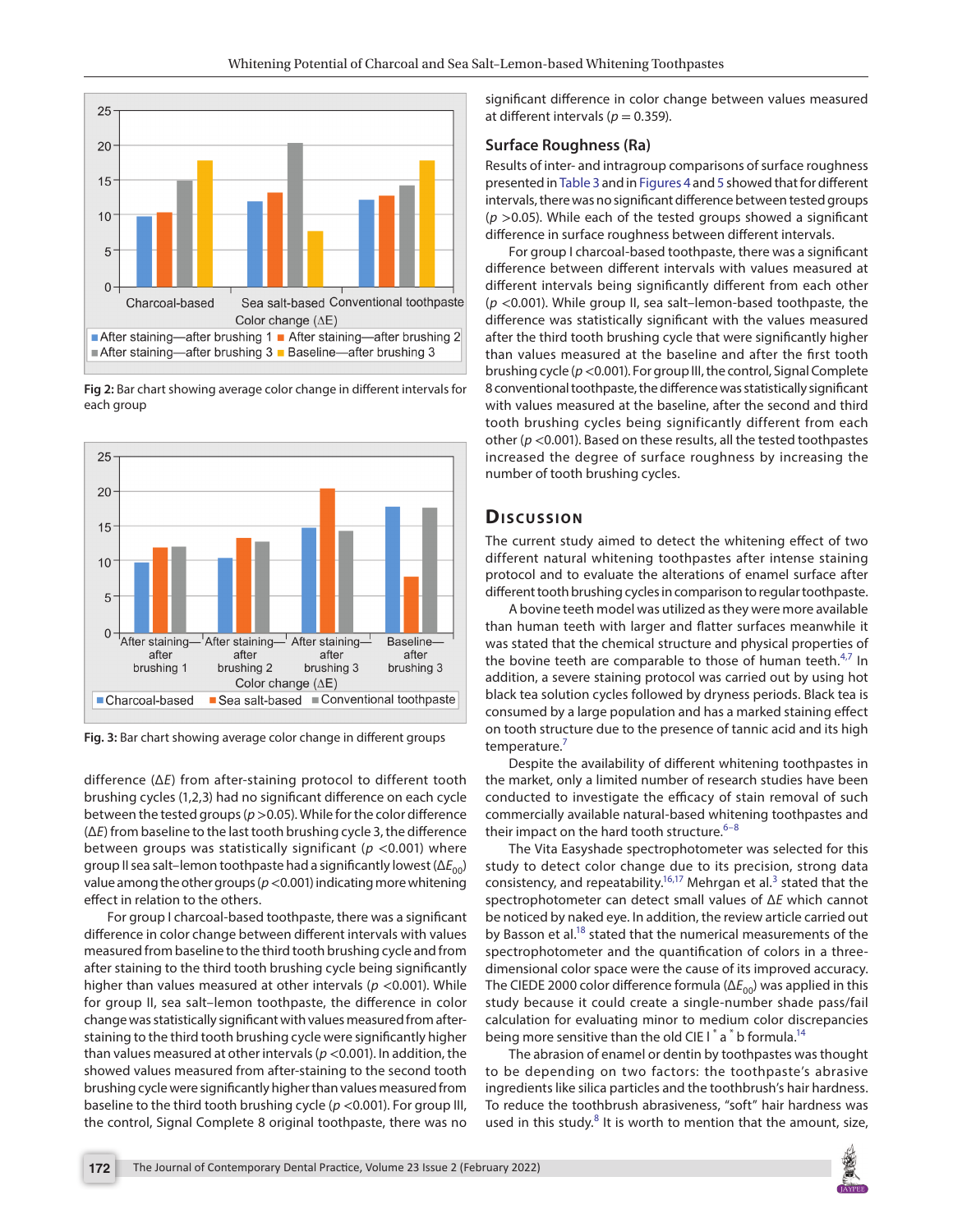<span id="page-4-1"></span>

| <b>Table 3:</b> Inter- and intragroup comparisons of surface roughness (Ra) |  |  |
|-----------------------------------------------------------------------------|--|--|
|                                                                             |  |  |

|                  | Surface roughness (Ra) (Mean $\pm$ SD) |                                |                                |         |
|------------------|----------------------------------------|--------------------------------|--------------------------------|---------|
| Measurement      | Group I (charcoal)                     | Group II (sea salt-lemon)      | Group III (conventional)       | p value |
| Baseline         | $1.55 \pm 0.69$ <sup>Ad</sup>          | $1.66 \pm 0.73$ <sup>Ab</sup>  | $2.07 + 0.87$ <sup>Ac</sup>    | 0.331   |
| Brushing cycle 1 | $1.83 + 0.72$ <sup>Ac</sup>            | $1.87 \pm 0.77$ <sup>Ab</sup>  | $2.13 \pm 0.88$ <sup>Abc</sup> | 0.683   |
| Brushing cycle 2 | $2.33 \pm 0.80$ <sup>Ab</sup>          | $2.13 \pm 0.82$ <sup>Aab</sup> | $2.24 + 0.88^{Ab}$             | 0.869   |
| Brushing cycle 3 | $2.75 \pm 0.87$ <sup>Aa</sup>          | $3.59 \pm 3.05^{Aa}$           | $2.60 + 0.86$ <sup>Aa</sup>    | 0.501   |
| p value          | $<$ 0.001 $^{\degree}$                 | $0.038*$                       | < 0.001                        |         |

Means with different upper and lowercase superscript letters within the same horizontal row and vertical column respectively are significantly different, \* significant (*p* <0.05)



<span id="page-4-0"></span>**Fig. 4:** Bar chart showing average surface roughness in different intervals in each group



<span id="page-4-2"></span>**Fig. 5:** Bar chart showing average surface roughness in different groups

and form of silica-based particles as well as their water content and agglomeration all influence the degree of tooth abrasion.<sup>19</sup>

On the other hand, from the clinical point of view, surface roughness exhibited great importance due to its impact on bacterial adhesion which in turn causes irreversible damage of both hard tooth structure and soft tissues.<sup>20</sup> Increased surface roughness can also cause dentin hypersensitivity, gingival recession, and the most

related here is the accumulation of oral stains which can affect the optical and color properties of enamel and restoration margins.<sup>[8](#page-5-6)</sup>

Our study found that none of the tested whitening toothpastes was capable of complete removal of the tea stains after three continuous tooth brushing cycles as shown in [Table 2](#page-2-0) and [Figure 2](#page-3-0). This was in accordance with Sharif et  $al.^{21}$  $al.^{21}$  $al.^{21}$  who concluded that only a small number of whitening toothpastes had the potentiality of chemical stain removal. Moreover, Nam et al.<sup>[22](#page-6-11)</sup> stated that whitening toothpastes could produce a significant whitening effect after 6 weeks of tooth brushing of the unstained specimens.

For charcoal-based toothpaste, the color change was attributed to the ability of charcoal powder to absorbed stains and pigments from the enamel surface. In addition, the presence of small amount of hydrated silica share in stain removal by a mechanical way. This color change was noticed only after the third cycle of tooth brushing with a significant tooth whitening effect although this effect could not reach the baseline values. This proved that charcoal-based toothpaste had a minimal tooth whitening effect and it needed almost 12 weeks to entail such a result. This was in accordance with Vaz et al.<sup>[7](#page-5-7)</sup> and Dionysopoulos et al.,<sup>23</sup> who proved that charcoalbased toothpaste could induce minimal tooth whitening effect after tooth brushing for 2 and 3 months, respectively. On the other hand, Palandi et al.<sup>[24](#page-6-13)</sup> concluded that charcoal-based toothpaste did not enhance any color change either alone or in combination with other toothpastes. Moreover, an integrative review<sup>25</sup> stated that the effectiveness of charcoal-based whitening toothpaste is still questionable and controversial besides its possible side effect.

For the sea salt–lemon based toothpaste, a significant tooth whitening effect was due to the ability of marine salt to remove the extrinsic stains in a mechanical abrasion way. In addition, the presence of hydrated silica in their formulation shares in stain removal in a similar abrasive action. Where obvious color change was recorded after the second and third tooth brushing cycles (equivalent to 4 and 8 weeks, respectively), and the color change after the third cycle was close to the baseline color. Little evidence was available about such a new product; however, Ramadan et al.<sup>[26](#page-6-15)</sup> proved that brushing for 8 weeks using sea salt–lemon-based toothpaste was able to change the color significantly.

In this study, Signal Complete 8 was used as a control toothpaste as it does not contain any active whitening ingredient in its formulation. However, previous studies found that silica and hydrated silica particles present in the regular toothpaste were capable of removal of the extrinsic stains by abrasive action. $4,21$  $4,21$  $4,21$ Our findings revealed that no whitening effect could be achieved even after continuous tooth brushing cycles (12 weeks). This was in accordance with Vaz et al.<sup>[7](#page-5-7)</sup> who proved that regular toothpaste was not capable of stain removal even after continuous tooth brushing.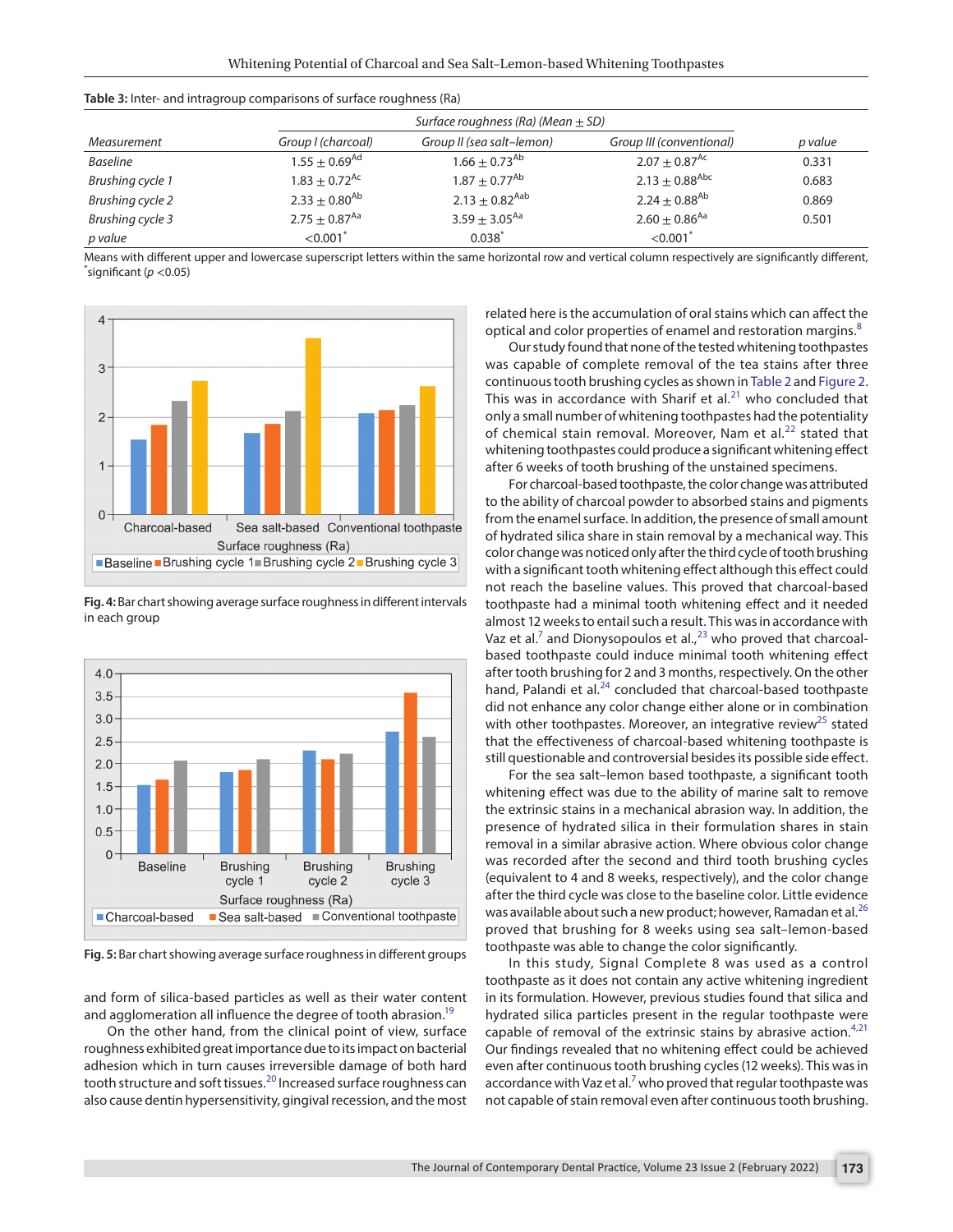Perceptibility and acceptability thresholds determine if a color variation is perceptible and whether it is acceptable or not. The perceptibility threshold ( $\Delta E_{00}$ ) in the current study was set at 0.8 whereas the 50:50% acceptability threshold ( $\Delta E_{00}$ ) was 1.8.<sup>14</sup>

When the  $(\Delta E_{00})$  values were assessed in our study, it was obvious that the perceptibility threshold values of the dental enamel were higher than 0.8 for all kinds of toothpastes, regardless of brushing time as shown in [Table 2](#page-2-0). Furthermore, the acceptability threshold values were higher than 1.8 after the third tooth brushing cycle with all toothpastes.

Regarding the surface roughness results of our study, as shown in [Table 3](#page-4-1) and [Figure 4](#page-4-2), they revealed that all of the tested toothpastes increase the degree of surface roughness by continuous tooth brushing cycles. However, sea salt–lemon-based toothpaste showed the highest degree of surface roughness after the third tooth brushing cycle.

For charcoal-based toothpaste, there was a gradual increase in surface roughness after each tooth brushing cycle and this increase was obviously marked after the third tooth brushing cycle (12 weeks equivalent). However, this increase in surface roughness was not statistically significant from the control group. This was in accordance with Franco et al. $^{27}$  $^{27}$  $^{27}$  study showed that there was no obvious difference in terms of surface roughness between charcoal-based toothpaste and regular toothpaste after only 2 weeks of tooth brushing. While Ghajari et al. $^6$  $^6$  and Vural et al. $^8$  $^8$  who tested different types of charcoal-based toothpastes proved that charcoal-based toothpastes could significantly increase the degree of surface roughness even more than the control group. Mehrgan et al.<sup>[3](#page-5-2)</sup> attributed the conflicting results concerning charcoal-based toothpaste to different factors including size, shape, and the degree of abrasiveness of charcoal particles.

For sea salt–lemon-based toothpaste, surface roughness increased after each cycle of tooth brushing and this increase was markedly noticed not only after the third tooth brushing cycle (12 weeks) but also after the second tooth brushing cycle (8 weeks). This marked increase in surface roughness might be due to the presence of both citrus lemon extract and marine salts in the ingredients of this toothpaste which cause more tooth abrasion during continuous tooth brushing cycles. This was in accordance with Yilmaz et al. $^{28}$  $^{28}$  $^{28}$  who proved that toothpaste containing marine salts was capable of increasing the degree of surface roughness after continuous tooth brushing cycles due to the presence of salt components in its formulation. On contrary Nanian et al.<sup>9</sup> stated that salt and lemon toothpaste had shown less reduction microhardness than other whitening toothpastes.

Concerning Signal Complete 8 Original conventional toothpaste, it showed a marked increase in surface roughness by increasing the number of tooth brushing cycles. This was in accordance with Rahardjo et al. $^{29}$  $^{29}$  $^{29}$  who proved that nonwhitening toothpaste could increase the degree of surface roughness after continuous tooth brushing cycles for 3 months due to the presence of abrasive particles, such as hydrated silica with mean size 10 µm, in their formulation. In addition, Roopa et al.<sup>30</sup> stated that the increase of the surface roughness could be either due to the brushing action itself or due to the abrasive particles present in the formulation of different toothpaste. The same postulation was introduced by Bolay et al.<sup>31</sup> who found that tooth brushing procedures enhanced the enamel surface roughness. Thus, the null hypothesis was accepted for the whitening effect and rejected regarding the enamel surface roughness.

There were some limitations in this *in vitro* study; the inherent differences found between the strict laboratory conditions vs the natural dynamic conditions of the oral cavity and patient oral hygiene habits, also the deep staining protocol used which created a marked darkening of the tooth color. Thus, in order to confirm our results, clinical studies are highly advocated to correlate these findings with the real clinical condition where the presence of dynamic saliva may alter the degree of tooth stain and the whitening efficacy of different toothpastes. Moreover, further investigations are needed to assess the stability of whitening results of these products.

# **CONCLUSION**

With the limitation of this *in vitro* study, none of the tested whitening toothpastes can produce complete removal of the tea stains and return the tooth color back to its initial state. However, sea salt– lemon-based whitening toothpaste had a better whitening effect than charcoal-based whitening toothpaste after three cycles of tooth brushing. However, both charcoal- and sea salt–lemon-based whitening toothpastes as well as the conventional toothpaste increased the degree of surface roughness by increasing the number of tooth brushing cycles.

## **ORCID**

*Rawda H Abd ElAziz* [h](https://orcid.org/0000-0002-6937-7397)ttps://orcid.org/0000-0002-6937-7397

## **Re f e r e n c e s**

- <span id="page-5-0"></span>1. Policy on the use of dental bleaching for child and adolescent patients. Pediatr Dent 2018;40(6):92–94. PMID: 32074862.
- <span id="page-5-1"></span>2. Epple M, Meyer F, Enax J. A critical review of modern concepts for teeth whitening. Dent J 2019;7(3). DOI: 10.3390/dj7030079.
- <span id="page-5-2"></span>3. Mehrgan S, Kermanshah H, Omrani LR, et al. Comparison the effect of charcoal-containing, hydrogen peroxide-containing, and abrasive whitening toothpastes on color stability of a resin composite; an in vitro study. BMC Oral Health 2021;21(1):594. DOI: 10.1186/s12903- 021-01956-8.
- <span id="page-5-3"></span>4. Sultan MS, Niazy MA. Effect of actilux-activated whitening toothpaste and marine salts on color change and microhardness of bovine enamel. Al-Azhar Dent J Girls 2020;7(4-C):559–570. DOI: 10.21608/ adjg.2020.31646.1273.
- <span id="page-5-5"></span>5. Eachempati P, Kumbargere Nagraj S, Kiran Kumar Krishanappa S, et al. Home-based chemically-induced whitening (bleaching) of teeth in adults. Cochrane database Syst Rev 2018;12(12):CD006202. DOI: 10.1002/14651858.CD006202.pub2.
- <span id="page-5-4"></span>6. Ghajari MF, Shamsaei M, Basandeh K, et al. Abrasiveness and whitening effect of charcoal-containing whitening toothpastes in permanent teeth. Dent Res J (Isfahan) 2021;18:51. PMID: 34497686.
- <span id="page-5-7"></span>7. Vaz VTP, Jubilato DP, Oliveira MRM de, et al. Whitening toothpaste containing activated charcoal, blue covarine, hydrogen peroxide or microbeads: which one is the most effective? J Appl Oral Sci 2019;27:e20180051. DOI: 10.1590/1678-7757-2018-0051.
- <span id="page-5-6"></span>8. Koc Vural U, Bagdatli Z, Yilmaz AE, et al. Effects of charcoal-based whitening toothpastes on human enamel in terms of color, surface roughness, and microhardness: an in vitro study. Clin Oral Investig 2021;25(10):5977–5985. DOI: 10.1007/s00784-021-03903-x.
- 9. Nainan MT, Balan AK, Sharma R, et al. The comparison of the effects of different whitening toothpastes on the micro hardness of a nano hybrid composite resin. J Conserv Dent 2014;17(6):550–554. DOI: 10.4103/0972-0707.144593.
- <span id="page-5-8"></span>10. International Standards Organization. Dental materials—Guidance on testing of wear—Part 1: Wear by toothbrushing. ISO/TR 2007;14569-1.